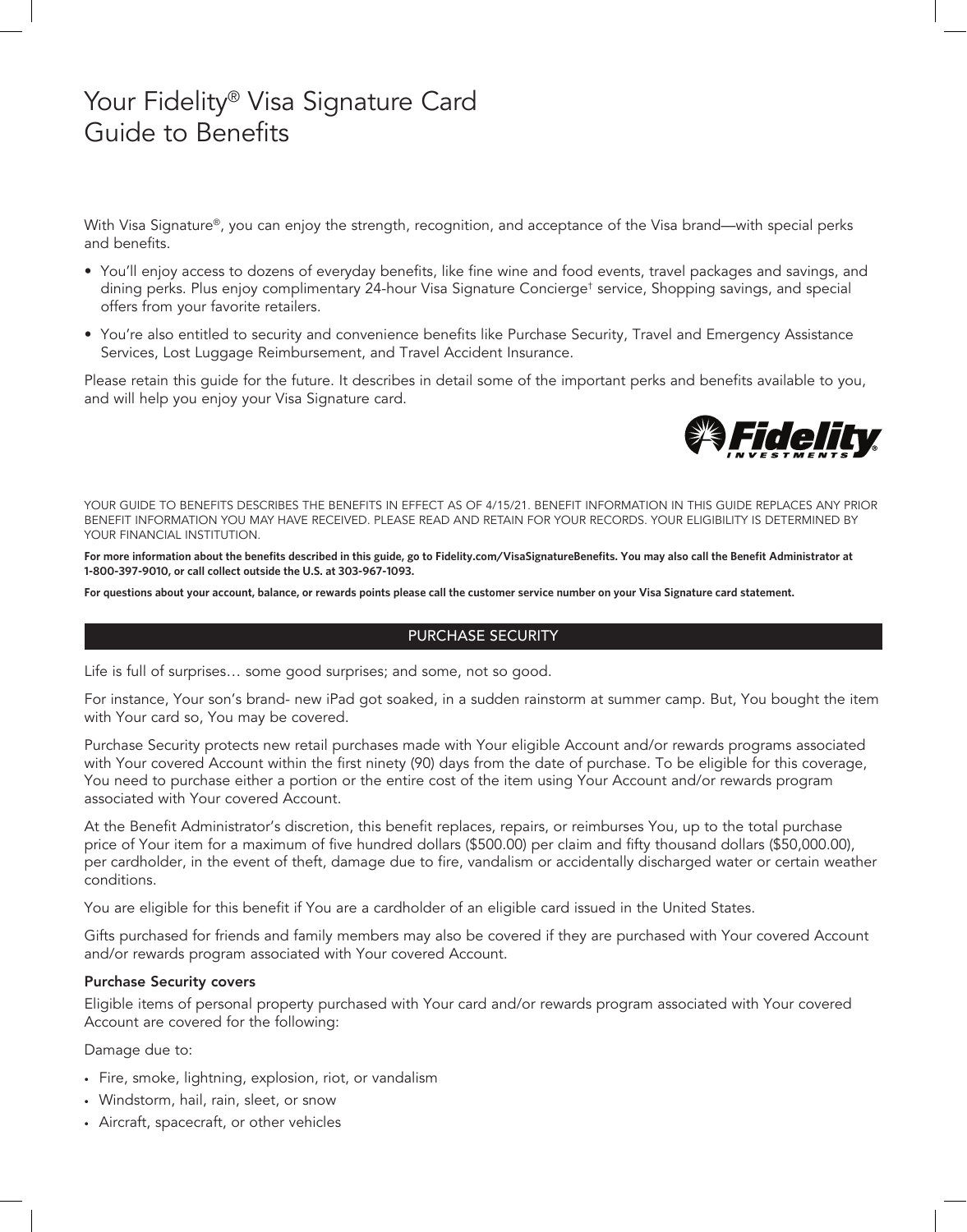- Accidental discharge of water or steam from household plumbing
- Sudden accidental damage from electric current
- Theft (except from cars or motorized vehicles)

Purchases made outside the United States are also covered as long as You purchased the item with Your covered Account and/or rewards program associated with Your covered Account.

## Purchase Security does not cover

- Animals and living plants
- Antiques or collectible items
- Boats, aircraft, automobiles, and any other motorized vehicles and their motors, equipment, or accessories, including trailers and other items towable or attachable to any motorized vehicle
- Broken items, unless the result of a covered occurrence
- Computer software
- Items damaged as a result of weather other than lightning, wind, hail, rain, sleet, or snow
- Items purchased for resale, either professional or commercial use
- Items stolen from cars or other vehicles or common carriers
- Items that are lost, or that "mysteriously disappear," meaning they vanished in an unexplained manner, with no evidence of wrongdoing by one person or several
- Items under the control and care of a common carrier (including the U.S. Postal Service, airplanes, or a delivery service)
- Items in Your baggage (unless hand carried, or under Your supervision or that of a companion You know); includes jewelry and watches, among other things
- Theft or damage stemming from abuse, fraud, hostilities (war, invasion, rebellion, insurrection, terrorist activities, and more); confiscation by authorities (if contraband or illegal); normal wear and tear; flood, earthquake, radioactive contamination; damage from inherent product defects
- Theft or damage from misdelivery, or voluntarily parting with property
- Medical equipment
- Perishable or consumable items, including cosmetics, perfumes, rechargeable batteries, among others
- Real estate and items intended for real estate, including hard-wired and hard-plumbed items, garage doors and openers, ceiling fans, among other items
- Rented and leased items
- Traveler's checks, cash, tickets, credit or debit cards, among other negotiable purchased instruments
- Items used or pre-owned (Refurbished items will not be considered used or pre-owned as long accompanied by a warranty)
- Losses caused by or resulting from a Cyber Incident

#### Filing a Purchase Security claim

Call the Benefit Administrator at 1-800-553-4820, or call collect outside the U.S. at 1-303-967-1096, within sixty (60) days of the damage or theft (if You wait longer, coverage may be denied). The Benefit Administrator will ask for some preliminary claim information, answer Your questions and send You a claim form. When You submit Your claim, be sure to include all information regarding Your claim including the time, place, cause and the amount to either replace or repair the item.

If You have insurance (homeowner's, renter's, car, employer or any other), You are required to file a claim with Your insurance company and to submit a copy of any claim settlement from Your insurance company along with Your claim form. Purchase Security provides coverage on an "excess" coverage basis, meaning it does not duplicate coverage, but pays for a loss only after valid and collectible insurance or indemnity (including, but not limited to, homeowner's, renter's, automobile, or employer's insurance policies) has been exhausted. At that point, Purchase Security will cover the loss up to the amount charged to Your eligible Account, subject to the terms, exclusions, and limits of liability of the benefit.

This benefit also pays for the outstanding deductible portion of Your insurance or indemnity for eligible claims. The maximum total limit of liability is up to five hundred dollars (\$500.00) per claim occurrence and fifty thousand dollars (\$50,000.00) per cardholder. You will receive no more than the purchase price as recorded on the eligible card receipt.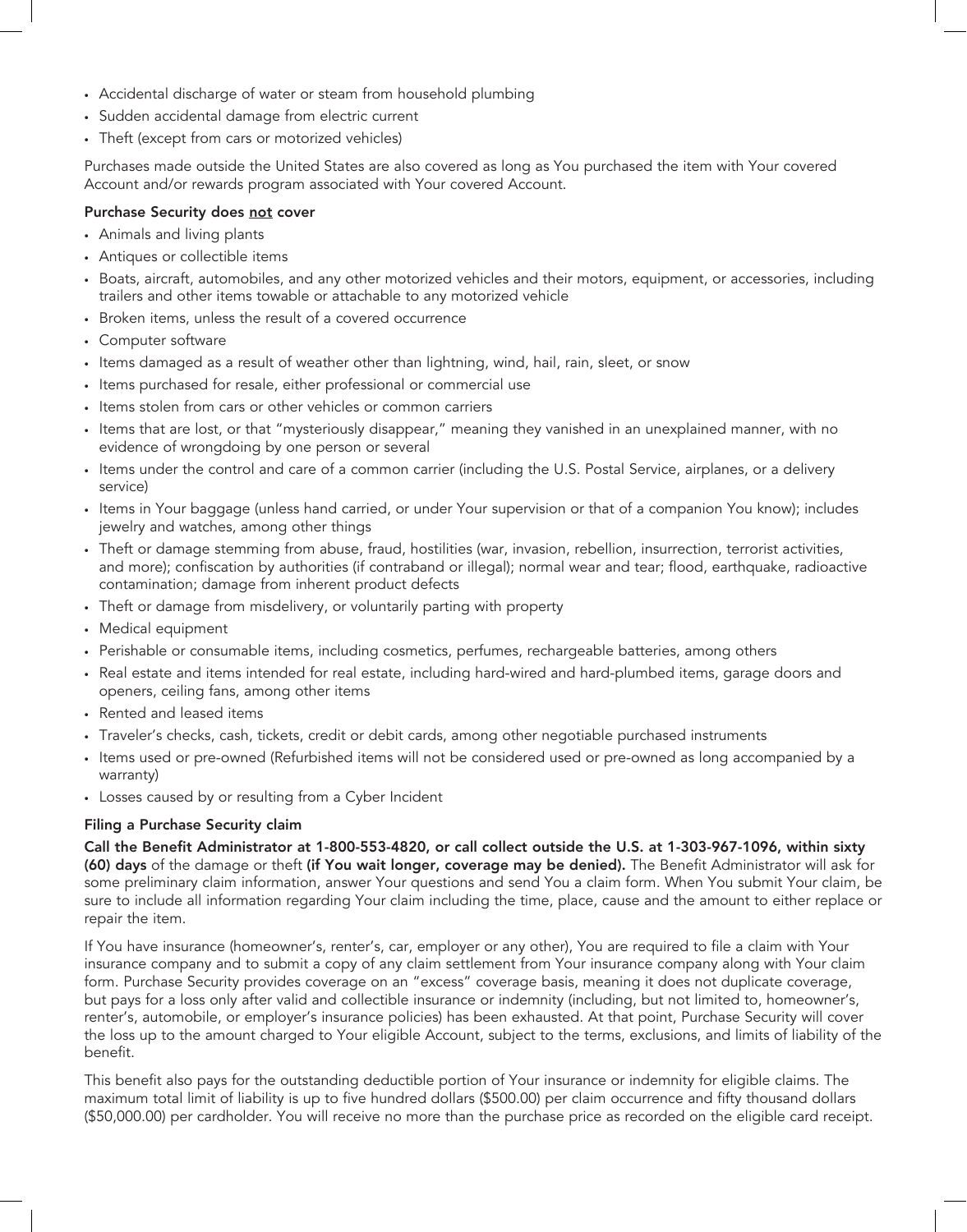When a protected item is part of a pair or set, You will receive no more than the value (as described above) of the particular part or parts, stolen or damaged, regardless of any special value that item may have as part of such a pair or set, and no more than the proportionate part of an aggregate purchase price of such pair or set.

For faster filing, or to learn more about Purchase Security, visit www.cardbenefitservices.com

Gift recipients may file their own claims, if they have the necessary substantiating documents.

## Please submit the following documents:

- Your signed and completed claim form
- A copy of Your monthly billing statement (showing the last four [4] digits of the Account number) demonstrating that the purchase was made on Your eligible Account and/or rewards program associated with Your covered Account
- If more than one method of payment was used, please provide documentation as to additional currency, voucher, points or any other payment method utilized
- A copy of the itemized store receipt demonstrating that the purchase was made on Your eligible Account and/or rewards program associated with Your covered Account
- Copy of the documentation of any other settlement of the loss (if applicable)
- If the item is repairable, the estimate of repair OR a copy of the paid receipt/invoice for the repairs, indicating the type of damage to the claimed item (if applicable)
- Copy of the police report (made within forty-eight [48] hours of the occurrence in the case of theft), fire report or incident report to substantiate the loss. If the loss was not reported, please provide a replacement receipt or other sufficient proof of loss deemed eligible solely by Your Benefits Specialist (if applicable)
- Any other documents necessary to substantiate Your claim

In some cases of damage, You will be asked to send, at Your expense, the damaged item along with Your claim in order to substantiate the claim, so make sure to keep the damaged item in Your possession.

PLEASE NOTE: Your maximum recovery under the Purchase Security Benefit is the purchase price of the item, not to exceed the coverage limit.

## Please return Your signed and completed form with all documentation within ninety (90) days of the date of theft or damage.

## How will I be reimbursed?

Once You've met the conditions of this benefit, the Benefit Administrator will resolve Your claim in one of two ways:

- A damaged item may be repaired, rebuilt, or replaced, while a stolen item will be replaced. Typically, You will receive notice about this decision within fifteen (15) days upon receipt of Your claim documentation.
- You may receive payment to replace Your item, an amount not more than the original purchase price, less shipping and handling charges, up to five hundred dollars (\$500.00) per claim and fifty thousand dollars (\$50,000.00) per cardholder. You will only be reimbursed up to the dollar amount to replace or repair the item or the program limit, whichever is less. Under normal circumstances, reimbursement will take place within five (5) business days.

## **Definitions**

Account means Your credit or debit card Accounts.

Computer Programs means a set of related electronic instructions which direct the operations and functions of a computer or device connected to it, which enable the computer or device to receive, process, store, retrieve or send data.

## Cyber Incident means any of the following acts:

- (a) unauthorized access to or use of Your Digital Data or Covered Purchase;
- (b) alteration, corruption, damage, reduction in functionality, manipulation, misappropriation, theft, deletion, erasure, loss of use or destruction of Your Digital Data or Covered Purchase;
- (c) transmission or introduction of a computer virus or harmful code, including ransomware, into or directed against Your Digital Data or Covered Purchase;
- (d) restriction or inhibition of access to or directed against Your Digital Data or Covered Purchase;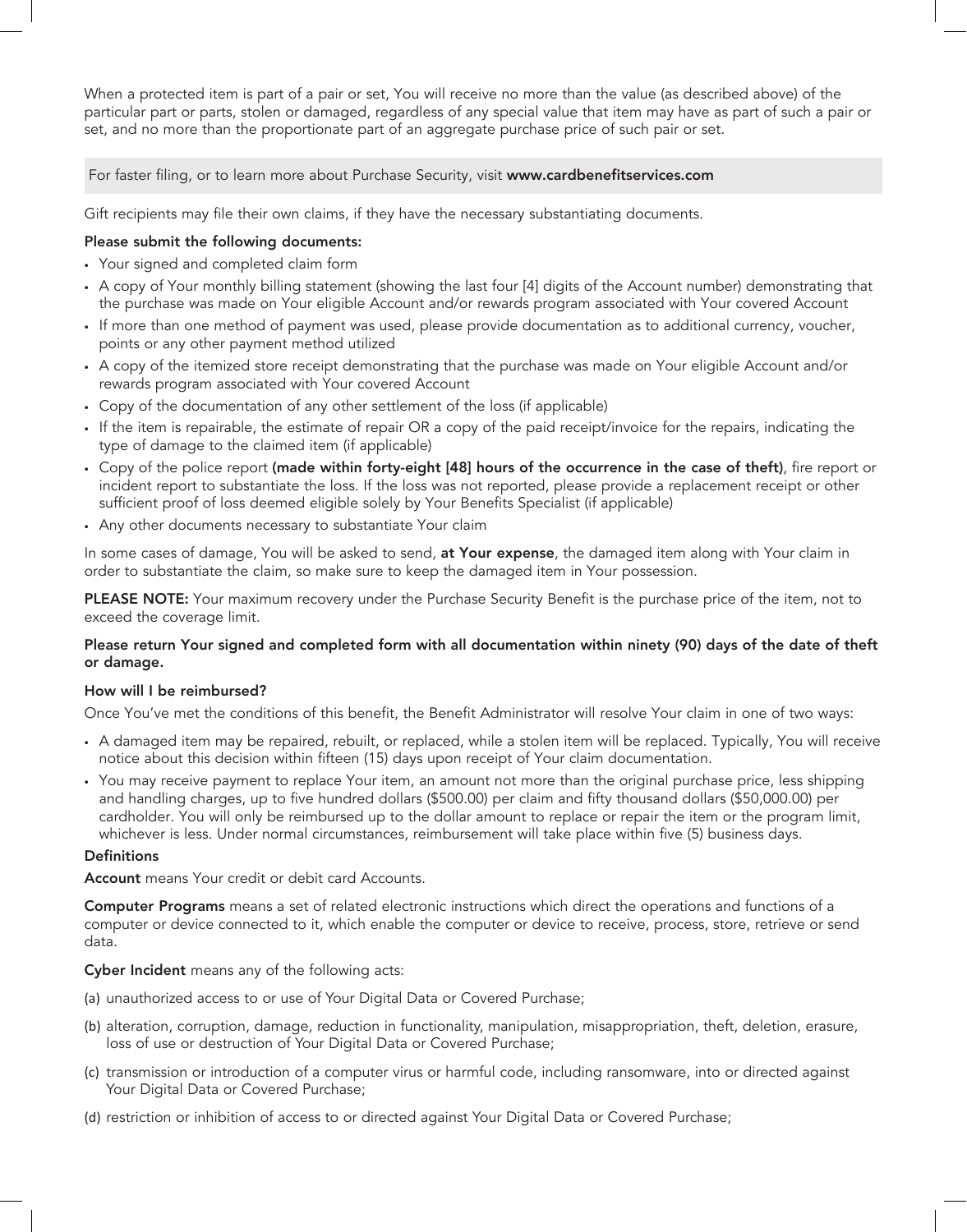(e) computer errors, including human operating error or omission; power failure, surge, or diminution of electronic systems; or mistakes in legitimate electronic code or damage from code installed on a Covered Purchase during the manufacturing process, upgrade process, or normal maintenance.

Digital Data means information, concepts, knowledge, facts, images, sounds, instructions, or Computer Programs stored as or on, created or used on, or transmitted to or from computer software (including systems and applications software), on hard or floppy disks, CD-ROMs, tapes, drives, cells, data processing devices or any other repositories of computer software which are used with electronically controlled equipment. Digital Data shall include the capacity of a Covered Purchase to store information, process information, and transmit information over the Internet.

Eligible Person means a cardholder who pays for their purchase by using their eligible Account and/or rewards program associated with their covered Account.

You or Your means an Eligible Person who used their eligible Account to purchase the item and/or rewards program associated with their covered Account.

#### Additional provisions for Purchase Security

- Signed or pinned transactions are covered as long as You use Your eligible Account to secure the transaction.
- You shall do all things reasonable to avoid or diminish any loss covered by this benefit. This provision will not be unreasonably applied to avoid claims.
- If You make any claim knowing it to be false or fraudulent in any respect, no coverage shall exist for such claim, and Your benefit may be cancelled. Each cardholder agrees that representations regarding claims will be accurate and complete. Any and all relevant provisions shall be void in any case of fraud, intentional concealment, or misrepresentation of material fact.
- No legal action for a claim may be brought against the Provider until sixty (60) days after the Provider receives Proof of Loss. No legal action against the Provider may be brought more than two (2) years after the time for giving Proof of Loss. Further, no legal action may be brought against the Provider unless all the terms of the Guide to Benefits have been complied with fully.
- This benefit is provided to eligible cardholders at no additional cost. The terms and conditions contained in this Guide to Benefits may be modified by subsequent endorsements. Modifications to the terms and conditions may be provided via additional Guide to Benefits mailings, statement inserts, statement messages or electronic notification. The benefits described in this Guide to Benefits will not apply to cardholders whose Accounts have been suspended or cancelled.
- Termination dates may vary by financial institutions. Your financial institution can cancel or non-renew the benefits for cardholders, and if they do, they will notify You at least thirty (30) days in advance. Indemnity Insurance Company of North America ("Provider") is the underwriter of these benefits and is solely responsible for its administration and claims. The Benefit Administrator provides services on behalf of the Provider.
- After the Benefit Administrator has paid Your claim, all Your rights and remedies against any party in respect of this claim will be transferred to the Benefit Administrator to the extent of the payment made to You. You must give the Benefit Administrator all assistance as may reasonably be required to secure all rights and remedies.
- This benefit does not apply to the extent that trade or economic sanctions or other laws or regulations prohibit the provision of insurance, including, but not limited to, the payment of claims

## FORM #PURCHASE500– 2021 (04/21) PS-O

For more information about the benefit described in this guide, call the Benefit Administrator at 1-800-553-4820, or call collect outside the U.S. at 1-303-967-1096.

## TRAVEL AND EMERGENCY ASSISTANCE SERVICES

Emergencies can escalate quickly when You are traveling away from home. Something that is relatively straight forward when You are not traveling, like replacing prescription medication, can be a difficult task when You are dealing with local laws or language barriers.

Travel and Emergency Assistance Services are made available to help You in case of an emergency while You are traveling away from home. The Benefit Administrator can connect You with the appropriate local emergency and assistance resources available, 24 hours a day, 365 days a year.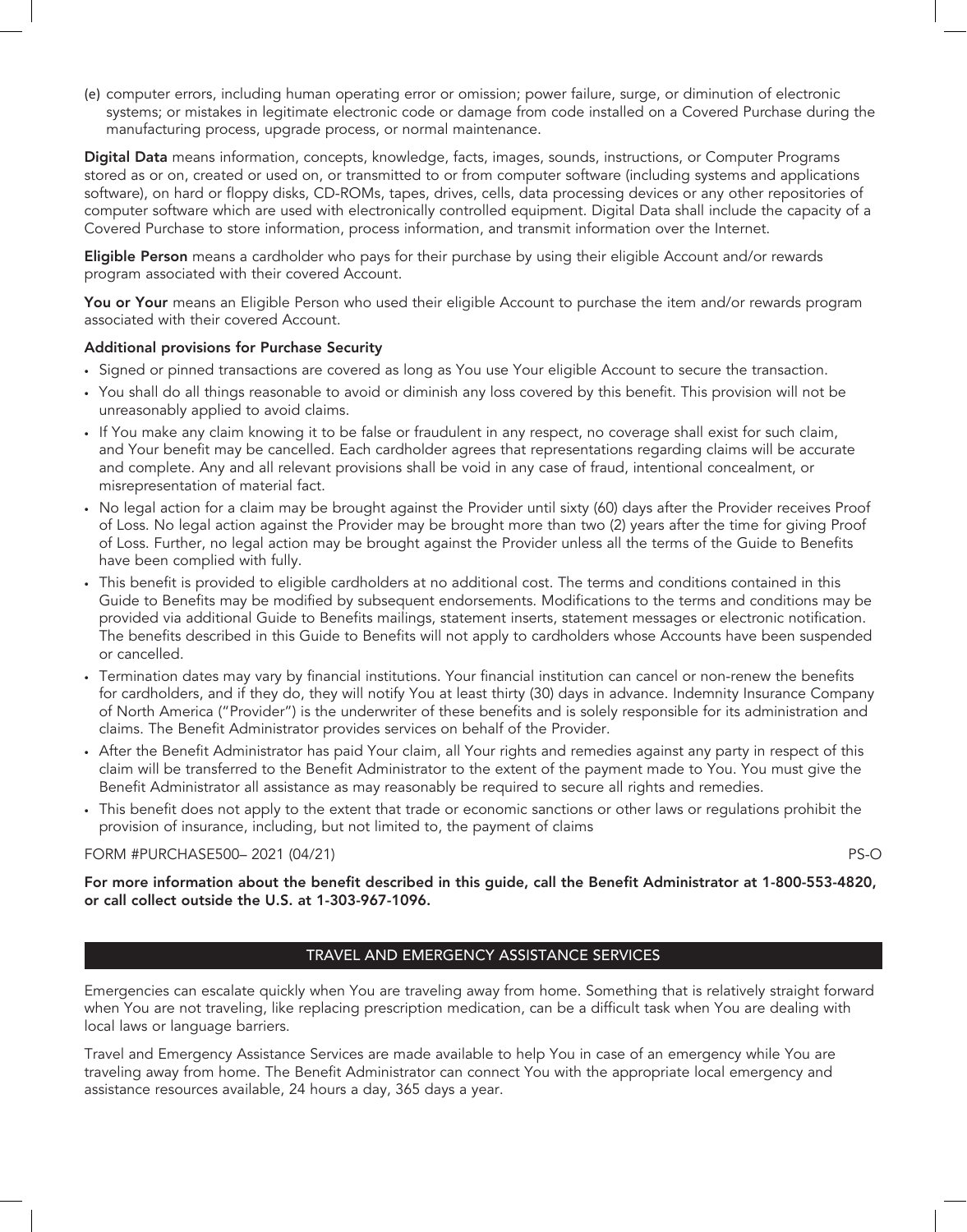Please note that due to occasional issues such as distance, location, or time, neither the Benefit Administrator nor its service providers can be responsible for the availability, use, cost, or results of any medical, legal, transportation, or other services.

## What are Travel and Emergency Assistance Services and how do I use these services when I need them?

Travel and Emergency Assistance Services are made available to You, if You are a cardholder of an eligible card issued in the United States. Your spouse and children (dependents under 22 years old) are also eligible to use these services.

Travel and Emergency Assistance Services provide assistance and referral only. You are responsible for the cost of any actual medical, legal, transportation, cash advance, or other services or goods provided.

To use the services, simply call the toll-free, 24-hour Benefit Administrator line at 1-800-992-6029. If You are outside the United States, call collect at 1-804-673-1675.

## What are the specific services and how can they help me?

- Emergency Message Service can record and relay emergency messages for travelers or their immediate family members. The Benefit Administrator will use reasonable efforts to relay emergency messages in accordance with benefit guidelines and limitations, but cannot take responsibility for the failure to transmit any message successfully. All costs are Your responsibility.
- Medical Referral Assistance provides medical referral, monitoring, and follow-up. The Benefit Administrator can give You names of local English-speaking doctors, dentists, and hospitals; assign a doctor to consult by phone with local medical personnel, if necessary, to monitor Your condition; keep in contact with Your family, and provide continuing liaison; and help You arrange medical payments from Your personal account. All costs are Your responsibility.
- Legal Referral Assistance can arrange contact with English-speaking attorneys and U.S. embassies and consulates if You're detained by local authorities, have a car accident, or need legal assistance. In addition, the Benefit Administrator can coordinate bail payment from Your personal account. The Benefit Administrator can also follow up to make sure bail has been properly handled. All costs are Your responsibility.
- Emergency Transportation Assistance can help You make all the necessary arrangements for emergency transportation home or to the nearest medical facility. This includes arranging to bring Your Young children home and helping You stay in contact with family members or employers during the emergency. In the case of a death, the Benefit Administrator can make arrangements to repatriate the remains. All costs are Your responsibility.
- **Emergency Ticket Replacement** helps You through Your carrier's lost ticket reimbursement process and assists in the delivery of a replacement ticket to You, should You lose Your ticket. All costs are Your responsibility.
- Lost Luggage Locator Service can help You through the Common Carrier's claim procedures or can arrange shipment of replacement items if an airline or Common Carrier loses Your checked luggage. You are responsible for the cost of any replacement items shipped to You.
- **Emergency Translation Service** provides telephone assistance in all major languages and helps find local interpreters, if available, when You need more extensive assistance. All costs are Your responsibility.
- Prescription Assistance and Valuable Document Delivery Arrangements can help You fill or replace prescriptions, subject to local laws, and can arrange pickup and delivery of Your prescriptions filled for You at local pharmacies. It can also help transport critical documents that You may have left at Your home or elsewhere. All costs are Your responsibility.
- Pre-Trip Assistance can give You information on Your destination before You leave such as ATM locations, currency exchange rates, weather reports, health precautions, necessary immunizations, and required passport visas.

#### Definitions

Common Carrier means any mode of transportation by land, water or air operating for hire under a license to carry passengers for which a ticket must be purchased prior to travel. Does not include taxi, limousine service, commuter rail or commuter bus lines.

You or Your means an eligible person whose name is embossed on an eligible U.S. issued card, and You reside in the United States.

## ADDITIONAL PROVISIONS FOR TRAVEL AND EMERGENCY ASSISTANCE SERVICES

This benefit is provided to eligible cardholders at no additional cost. The terms and conditions contained in this Guide to Benefits may be modified by subsequent endorsements. Modifications to the terms and conditions may be provided via additional Guide to Benefits mailings, statement inserts, statement messages or electronic notification. The benefits described in this Guide to Benefits will not apply to cardholders whose accounts have been suspended or cancelled.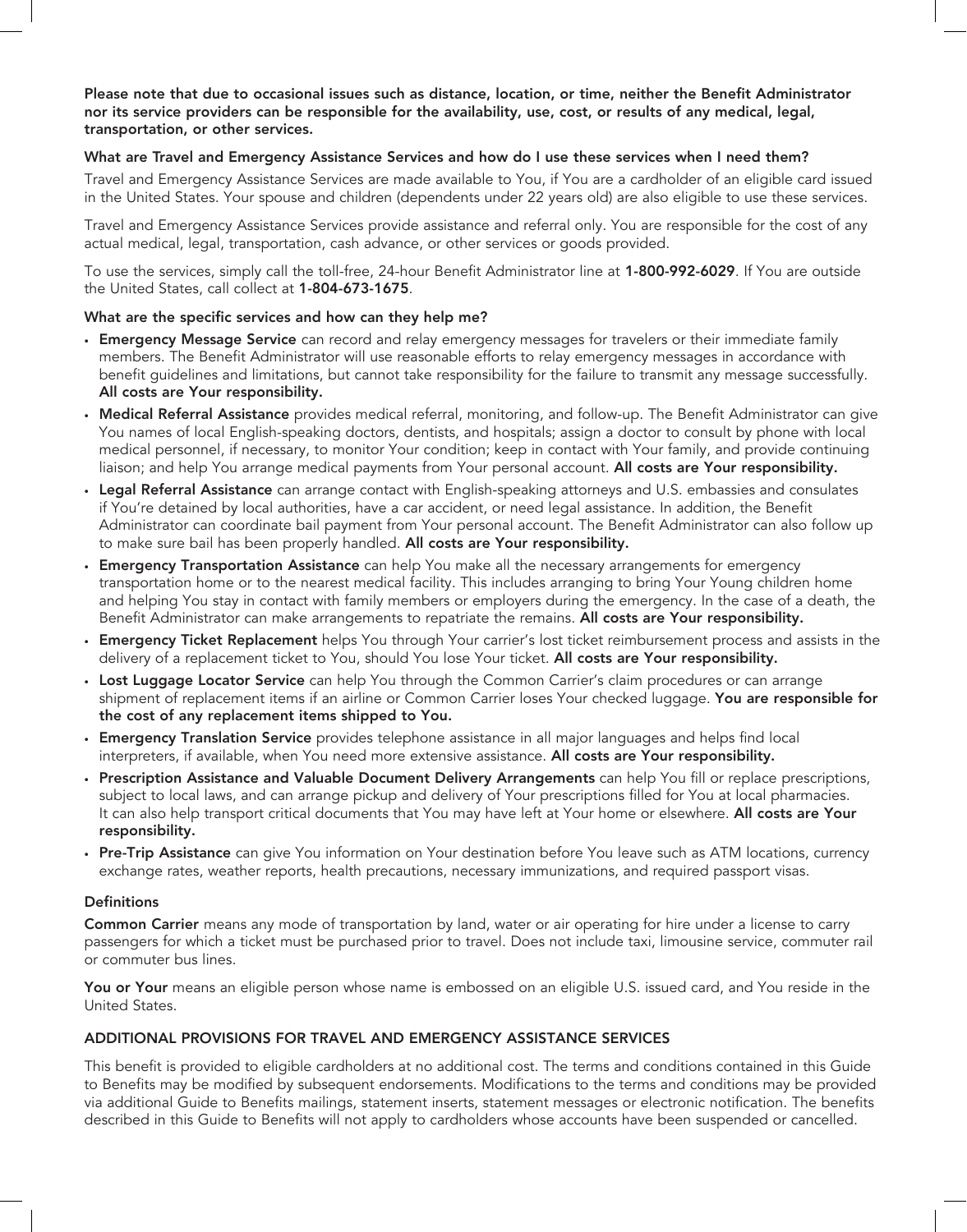For more information about the benefit described in this guide, call the Benefit Administrator at 1-800-992-6029, or call collect outside the U.S. at 1-804-673-1675.

FORM #TEAS – 2017 (Stand 04/17) TEAS-S

# LOST LUGGAGE REIMBURSEMENT

Have You ever been waiting for Your Checked Luggage to come around the belt only to find that it has been lost by Your airline?

Fortunately, Lost Luggage Reimbursement is here to help. With Lost Luggage Reimbursement, You can be reimbursed for the difference between the "value of the amount claimed" and the Common Carrier's payment up to \$3,000.00 per Covered Trip (for New York residents, coverage is limited to two thousand dollars (\$2,000.00) per bag), provided the Checked Luggage and/or Carry-on Baggage and/or its contents was lost due to theft or misdirection by the Common Carrier. "Value of the amount claimed" is the lesser of the following three amounts: the original purchase price of the item(s), the actual cash value of the item(s) at the time of theft or misdirection (with appropriate deduction for depreciation), and the cost to replace the item(s).

You and Your Immediate Family Members are all eligible for this benefit when You take a Covered Trip and pay for the cost of Your Common Carrier tickets with Your eligible card issued in the United States and/or rewards program associated with Your covered Account. To be eligible for coverage, You must purchase a portion or the entire cost of the Covered Trip with Your covered Account and/or rewards program associated with Your covered Account. Only Your Checked Luggage and/or Carry-On Baggage and/or its contents is covered.

This benefit is supplemental to and excess of any collectible insurance and/or collectible reimbursement from any other source. The Benefit Administrator will refund the excess amount once all other reimbursement has been exhausted up to the limit of liability.

Please Note: You must take all reasonable means to protect, save and/or recover Your Checked Luggage and/or Carryon Baggage and/or its contents at all times.

#### What is not covered?

- Luggage Reimbursement does not apply to loss or theft of the following items:
- Automobiles, automobile accessories and/or equipment, motorcycles, motors, bicycles (except when checked with the Common Carrier), boats, or other vehicles or conveyances
- Contact lenses, eyeglasses, sunglasses, hearing aids, artificial teeth, dental bridges, and prosthetic limbs
- Money, securities, credit or debit cards, checks, and travelers' checks
- Tickets, documents (travel or otherwise), keys, coins, deeds, bullion, stamps, perishables, consumables, perfume, cosmetics, rugs and carpets, animals, cameras, sporting equipment, and household furniture
- Property shipped as freight or shipped prior to the Covered Trip departure date
- Items specifically identified or described in and insured under any other insurance policy
- Losses arising from confiscation or expropriation by any government or public authority or detention by customs or other officials
- Losses resulting from abuse, fraud, hostilities of any kind (including, but not limited to, war, invasion, rebellion, or insurrection)
- Business items (items that are used in the purchase, sale, production, promotion, or distribution of goods or services including but not limited to, manuals, computers and their accessories, software, data, facsimile, samples, collateral materials, etc.), cellular telephones, or art objects

#### How to file a Lost Luggage Reimbursement claim

Immediately notify the Common Carrier to begin their claims process if Your luggage and/or its contents are lost or stolen.

Within twenty (20) days of the date Your luggage is lost or stolen, and You have notified the Common Carrier and begun their claims process, call the Benefit Administrator at 1-800-757-1274, or call collect outside the U.S. at 1-804-673-6496. The Benefit Administrator will ask You for some preliminary claim information and send You a special claim form. If You do not notify the Benefit Administrator within twenty (20) days of the date the luggage was lost or stolen, Your claim may be denied.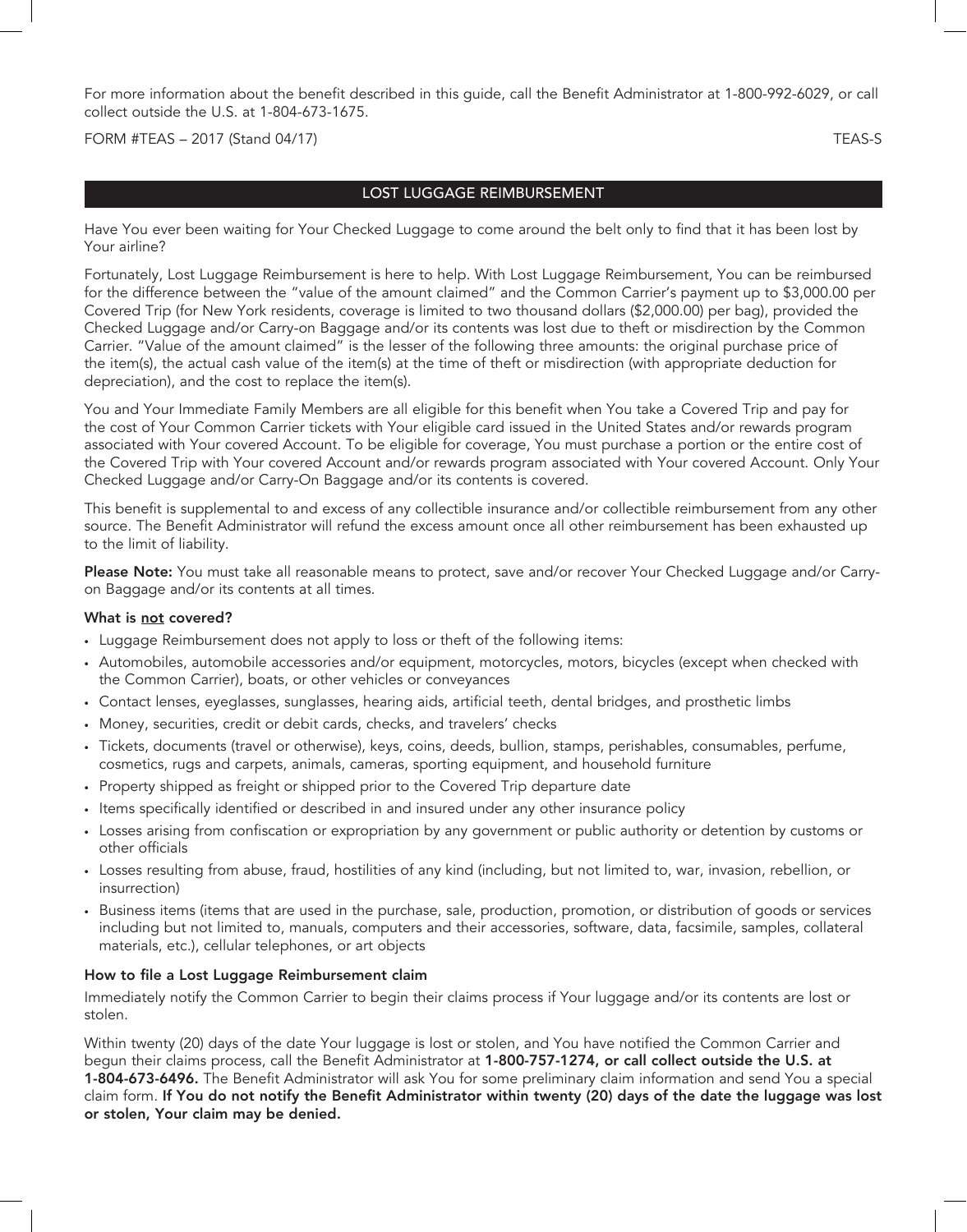Within ninety (90) days of the date Your luggage was lost or stolen, return Your claim form and the requested documentation below to the address provided by the Benefit Administrator:

- A copy of Your monthly billing statement or the travel itinerary (showing the last four [4] digits of the Account number) confirming a portion of the Common Carrier ticket was charged to the covered Account
- If more than one method of payment was used, please provide documentation as to additional currency, voucher, points or any other payment method utilized
- A copy of ticketing by the Common Carrier, including but not limited to itinerary, boarding pass, or used ticket stub
- A copy of any check, settlement, denial or explanation of coverage issued by the Common Carrier together with a copy of the Common Carrier's completed claim form, a list of the items lost and their value, and a copy of the luggage claim check (if applicable)
- A copy of Your insurance policy's Declarations Page (if applicable) to confirm Your deductible (Declarations Page means the document(s) in Your insurance policy that lists names, coverages, limits, effective dates and deductibles)
- A copy of any settlement of the loss or theft from Your primary insurance
- Any other documentation deemed necessary by the Benefit Administrator to substantiate the loss or theft

For faster filing or to learn more about Lost Luggage Reimbursement visit www.eclaimsline.com

If You have personal insurance (i.e., homeowner's, renter's, or other insurance applicable to the lost or stolen luggage or contents), You are required to file a claim with Your insurance company and submit a copy of any claim settlement along with Your completed claim form.

If the claim amount is within Your personal insurance deductible, the Benefit Administrator may, at its discretion, deem a copy of Your personal insurance Declarations Page to be sufficient.

#### Transference of Claims

After the Benefit Administrator has paid Your claim of loss or theft under this reimbursement benefit, all Your rights and remedies against any party in respect of this loss or damage will be transferred to the Benefit Administrator to the extent of the payment made to You. You must give the Benefit Administrator all assistance as may reasonably be required to secure all rights and remedies.

#### **Definitions**

Account means Your credit or debit card Accounts.

Carry-on Baggage means the baggage which You personally carry onto the Common Carrier and for which You retain responsibility.

Checked Luggage means suitcases or other containers specifically designed for carrying personal belongings, for which a claim check has been issued to You by a Common Carrier.

Common Carrier means any land, water, or air conveyance operated under a license for the transportation of passengers for hire and for which a ticket must be purchased prior to commencing travel. Common Carrier does not include taxis, limousine services, or commuter rail or commuter bus lines.

Covered Trip means a trip while the Eligible Person is riding on a Common Carrier as a passenger and not as a pilot, operator or crew member, for which the expense has been charged to Your eligible Account and/or rewards program associated with Your covered Account, and which is not less than five (5) consecutive days but does not exceed sixty (60) consecutive days in duration.

Eligible Person means a cardholder who pays for their Covered Trip by using their eligible Account and/or rewards program associated with their covered Account.

Immediate Family Member means Your Spouse or legally dependent children under age eighteen (18), [twenty-five (25) if enrolled as a full-time student at an accredited university].

Spouse includes Your domestic partner which is a person who is at least 18 years of age and who during the last twelve months: 1) has been in a committed relationship with the cardholder; (2) has been the cardholder's sole spousal equivalent; (3) has resided in the same household as the cardholder; and (4) has been jointly responsible with the cardholder for each other's financial obligations and who intends to continue the relationship as stated above indefinitely.

You or Your means an Eligible Person or Your Immediate Family Members who charged a portion of their Covered Trip to Your eligible Account and/or rewards program associated with Your covered Account.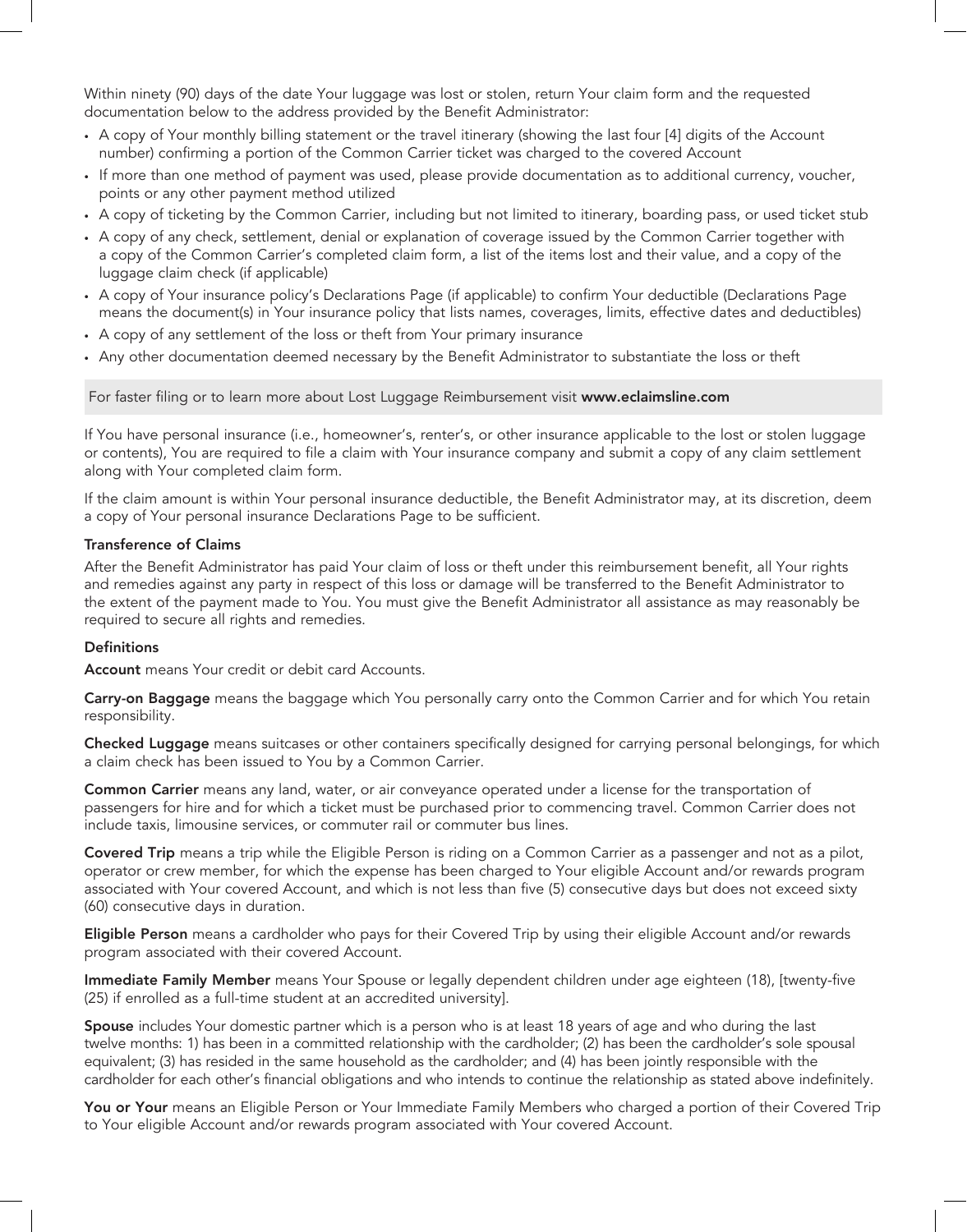## ADDITIONAL PROVISIONS FOR LOST LUGGAGE REIMBURSEMENT

- Signed or pinned transactions are covered as long as You use Your eligible card to secure the transaction.
- You shall do all things reasonable to avoid or diminish any loss covered by this benefit. This provision will not be unreasonably applied to avoid claims.
- If you make any claim knowing it to be false or fraudulent in any respect, no coverage shall exist for such claim, and Your benefit may be cancelled. Each cardholder agrees that representations regarding claims will be accurate and complete. Any and all relevant provisions shall be void in any case of fraud, intentional concealment, or misrepresentation of material fact.
- No legal action for a claim may be brought against the Provider until sixty (60) days after the Provider receives Proof of Loss. No legal action against the Provider may be brought more than two (2) years after the time for giving Proof of Loss. Further, no legal action may be brought against the Provider unless all the terms of the Guide to Benefits have been complied with fully.
- This benefit is provided to eligible cardholders at no additional cost. The terms and conditions contained in this Guide to Benefits may be modified by subsequent endorsements. Modifications to the terms and conditions may be provided via additional Guide to Benefits mailings, statement inserts, statement messages or electronic notification. The benefits described in this Guide will not apply to cardholders whose Accounts have been suspended or cancelled.
- Termination dates may vary by financial institutions. Your financial institution can cancel or non-renew the benefits for cardholders, and if they do, they will notify You at least thirty (30) days in advance. Indemnity Insurance Company of North America ("Provider") is the underwriter of these benefits and is solely responsible for its administration and claims. The Benefit Administrator provides services on behalf of the Provider.
- After the Benefit Administrator has paid Your claim, all Your rights and remedies against any party in respect of this claim will be transferred to the Benefit Administrator to the extent of the payment made to You. You must give the Benefit Administrator all assistance as may reasonably be required to secure all rights and remedies.
- This benefit does not apply to the extent that trade or economic sanctions or other laws or regulations prohibit the provision of insurance, including, but not limited to, the payment of claims

FORM #LUGOPT – 2017 (04/17) LL-3/5-O

For more information about the benefit described in this guide, call the Benefit Administrator at 1-800-757-1274, or call collect outside the U.S. at 1-804-673-6496.

# \$250,000 WORLDWIDE AUTOMATIC TRAVEL ACCIDENT INSURANCE

*This benefit is provided at no extra cost for Fidelity® Visa Signature® Cardmembers of Elan Financial Services.*

#### The Plan

As a Visa Signature Cardmember you, your spouse and unmarried dependent child(ren)\* will be automatically insured against accidental loss of life, limb, sight, speech or hearing while riding as a passenger in, entering or exiting any licensed Common Carrier, provided the entire cost of the passenger fare(s), less redeemable certificates, vouchers or coupons, has been charged to your Visa Signature Card. If the entire cost of the passenger fare has been charged to your Visa Signature Card prior to departure for the airport, terminal or station, coverage is also provided for Common Carrier travel (including taxi, bus, train or airport limousine, but not including courtesy transportation provided without a specific charge), immediately, a) preceding your departure, directly to the airport, terminal or station, b) while at the airport, terminal or station, and c) immediately following your arrival at the airport, terminal or station of your destination. If the entire cost of the passenger fare has not been charged prior to your arrival at the airport, terminal or station, coverage begins at the time the entire cost of the travel passenger fare is charged to your Visa Signature Card. Common Carrier means by land, water or air conveyance operated by those whose occupation or business is the transportation of persons without discrimination and for hire.

## **Eligibility**

This travel insurance plan is provided to Visa Signature Cardmembers by your Issuer, automatically when the entire cost of the passenger fare(s) are charged to your Card while the insurance is effective. It is not necessary for you to notify your Issuer, the administrator or the Insurance Company when tickets are purchased.

#### The Cost

This travel insurance plan is provided at no additional cost to eligible Visa Signature Cardmembers. Your Issuer pays the accountholders premium.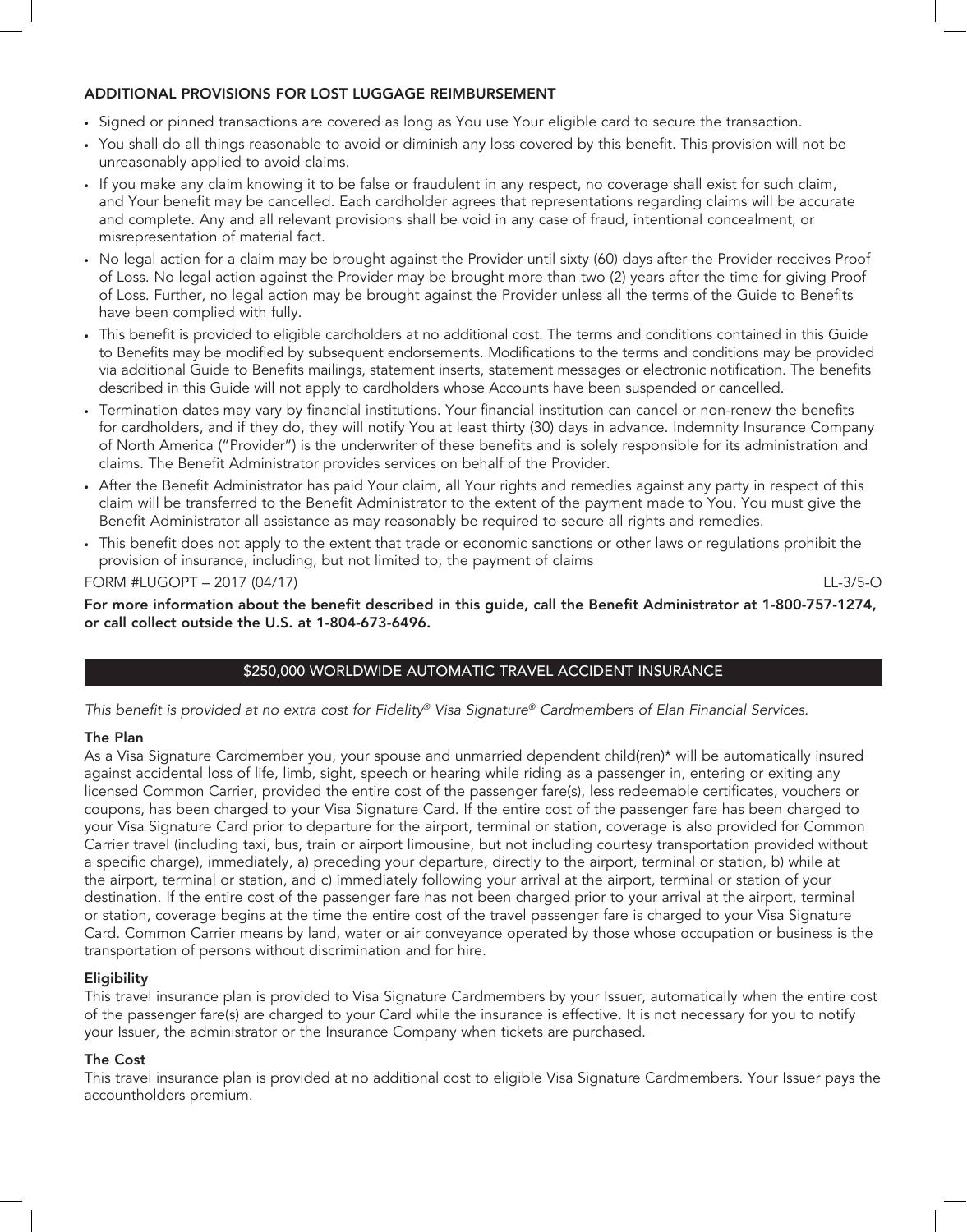## Beneficiary

The Loss of Life benefit will be paid to the beneficiary designated by the Insured. If no such designation has been made, that benefit will be paid to the first surviving beneficiary in the following order: a) the Insured's spouse, b) the Insured's children, c) the Insured's parents, d) the Insured's brothers and sisters, e) the Insured's estate. All other indemnities will be paid to the Insured.

## The Benefits

The full Benefit Amount is payable for accidental loss of life, two or more members, sight of both eyes, speech and hearing or any combination thereof. One half of the Benefit Amount is payable for accidental loss of: one member, sight of one eye, speech or hearing. "Member" means hand or foot. One quarter of the Benefit Amount is payable for the accidental loss of the thumb and index finger of the same hand. "Loss" means, with respect to a hand, complete severance throughout or above the knuckle joints of at least four fingers on the same hand; with respect to a foot, complete severance through or above the ankle joint. The Company will consider it a loss of hand or foot even if they are later reattached. "Benefit Amount" means the Loss amount applicable at the time the entire cost of the passenger fare(s) is charged to your Visa Signature credit card. The loss must occur within one year of the accident. The Company will pay the single largest applicable Benefit Amount. In no event will duplicate request forms or multiple charge cards obligate the Insurance Company in excess of the stated Benefit Amount for any loss sustained by any one individual insured as the result of any one accident.\*\*

## **Exclusions**

This insurance does not cover loss resulting from: 1) an Insured's emotional trauma, mental or physical illness, disease, pregnancy, childbirth or miscarriage, bacterial or viral infection (except bacterial infection caused by an accident or from accidental consumption of a substance contaminated by bacteria), or bodily malfunctions; 2) suicide, attempted suicide or intentionally self-inflicted injuries; 3) declared or undeclared war, but war does not include acts of terrorism; 4) travel between the Insured's residence and regular place of employment. This insurance also does not apply to an accident occurring while an Insured is in, entering, or exiting any aircraft owned, leased or operated by the Policyholder, or any aircraft while acting or training as a pilot crew member, but this exclusion does not apply to passengers who temporarily perform pilot crew functions in a life-threatening emergency.

#### Claim Notice

Written claim notice must be given to the Company within 20 days after the occurrence of any loss covered by this policy or as soon as reasonably possible Failure to give notice within 20 days will not invalidate or reduce any otherwise valid claim if notice is given as soon as reasonably possible.

## Claim Forms

When the Company receives notice of a claim, the Company will send you forms for giving proof of loss to us within 15 days. If you do not receive the forms, you should send the Company a written description of the loss.

## Claim Proof Of Loss

For claims involving disability, complete proof of loss must be given to us within 30 days after commencement of the period for which the Company is liable. Subsequent written proof of the continuance of such disability must be given to the Company at intervals we may reasonably require. For all other claims, complete proof of loss must be given to us within 90 days after the date of loss, or as soon as reasonably possible. Failure to give complete proof of loss within these time frames will not invalidate any otherwise valid claim if notice is given as soon as reasonably possible and in no event later than 1 year after the deadline to submit complete proof of loss.

#### Claim Payment

For benefits payable involving disability, the Company will pay you the applicable benefit amount no less frequently than monthly during the period for which the company is liable, subject to our receipt of complete proof of loss. For all other benefits, the Company will pay you or your beneficiary the applicable benefit amount within 60 days after complete proof of loss is received and if you, the Policyholder and/or the beneficiary have complied with all the terms of this policy.

#### Effective Date

This insurance is effective on the policy effective date or on the date that you become an eligible cardholder, whichever is latest; and will cease on the date the Master Policy Number 6477-08-43 is terminated or on the date your Visa Signature Card account is suspended or cancelled, whichever occurs first.

#### How To File A Claim

To obtain a claim form contact the Claim Administrator, Broadspire, a Crawford company. Complete all items on the required claim form, attach all appropriate documents, and mail or fax to: Broadspire, a Crawford company, P.O. Box 459084, Sunrise, FL 33345, PHONE NUMBER 855-307-9247 Fax Number 855-830-3728.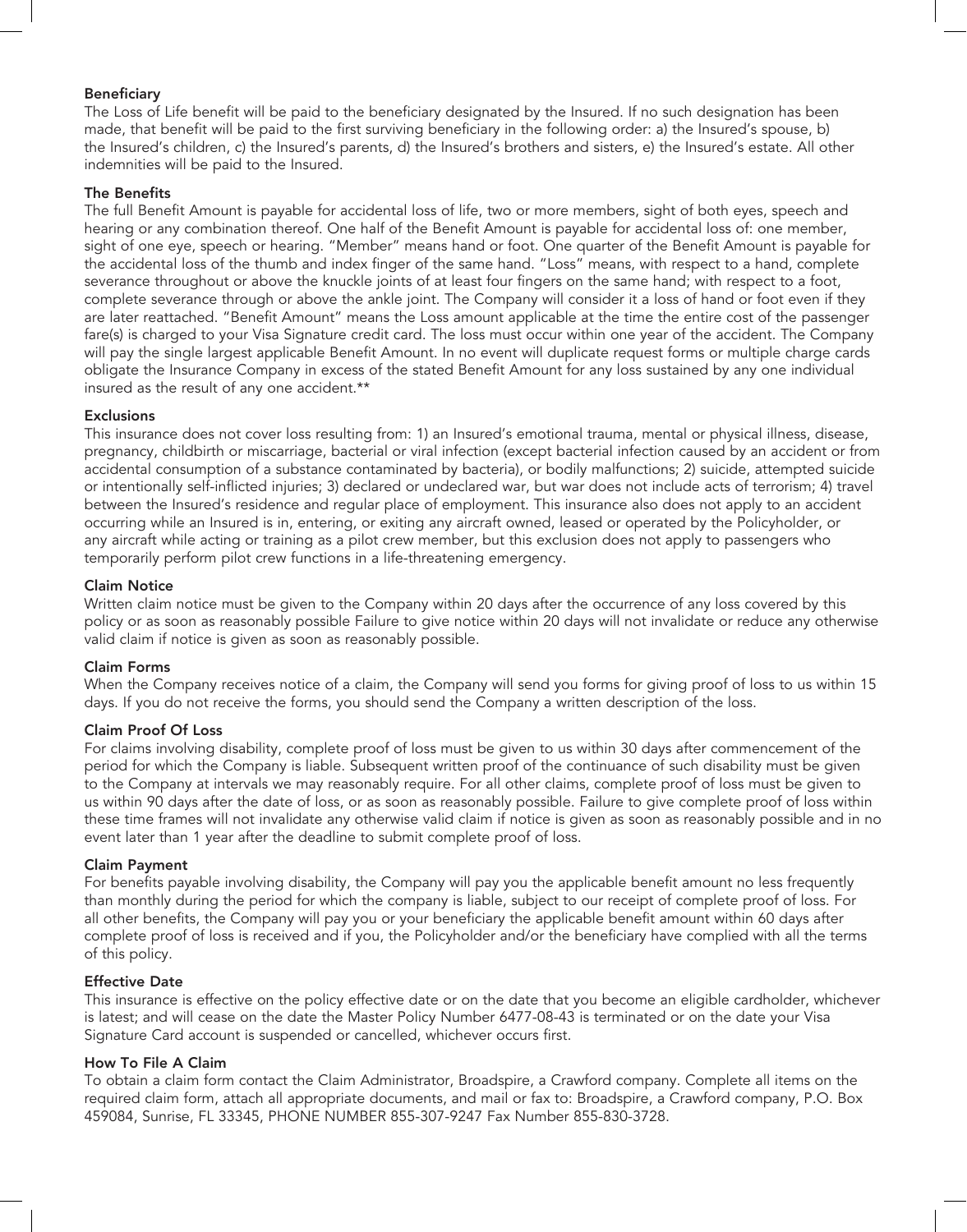#### Questions?

Answers to specific questions can be obtained by writing to the Plan Administrator:

PLAN ADMINISTRATOR cbsi Card Benefit Services 550 Mamaroneck Avenue, Suite 309 Harrison, NY 10528

PLAN UNDERWRITTEN BY Federal Insurance Company

A member insurer of the Chubb Group of Insurance Companies 202 Halls Mill Road Whitehouse Station, NJ 08889

 \* Dependent Child(ren) means those children, including adopted children and children placed for adoption, who are primarily dependent upon the Insured for maintenance and support and who are: 1) under the age of 19 and reside with the Insured; 2) beyond the age of 19, permanently mentally or physically challenged, and incapable of selfsupport; or 3) under the age of 25 and classified as a full-time student at an institute of higher learning.

 \*\*In the event of multiple accidental deaths per credit card account arising from any one accident, the Company's liability for all such losses will be subject to a maximum limit of Insurance equal to two times the Benefit Amount for loss of life. Benefits will be proportionately divided among the Insured Persons up to the maximum limit of insurance.

This description of coverage is not a contract of insurance, but is simply an informative statement of the principal provisions of the insurance while in effect. Complete provisions pertaining to this plan of insurance are contained in the master policy on file with the Policyholder. If this plan does not conform to your state statutes, it will be amended to comply with such laws. If a statement in this description of coverage and any provision in the policy differ, the policy will govern.

## PRESENTING YOUR VISA SIGNATURE PERKS AND BENEFITS\*

- Travel Features incredible travel packages, savings and upgrades from leading hotels, resorts and cruises worldwide. Plus, provides exclusive benefits at a collection of over 900 of the world's finest properties with the Visa Signature Luxury Hotel Collection.
- Entertainment Enjoy preferred event access, seating upgrades and more with your Visa Signature card.
- Fine Wine & Food Get year-round benefits and exclusive access at more than 50 select Sonoma County Visa Signature wineries.\*
- Sports Get access to once-in-a-lifetime events like the Pro Bowl or find tickets to high-profile games.
- Visa Signature Concierge<sup>†</sup> Save time and make your life easier with the complimentary Visa Signature Concierge service. Just call anytime, 24 hours a day. The Visa Signature Concierge service can help you find tickets to the top sports and entertainment events, book travel, make dinner reservations, and even help you find the perfect gift. To use the Visa Signature Concierge service, call (800) 953-7392. For calls outside the United States, call us collect at (630) 350-4551.
- Shopping Cardholders enjoy shopping discounts and offers at premium retailers from jewelry to apparel and electronics.
- Emergency Card Replacement and Emergency Cash Disbursement This efficient, 24 x 7 x 365 worldwide service allows you to quickly and easily get a replacement Visa Signature card sent to you and/or receive emergency cash at a convenient location.
- Year-End Summary Statement At your option, receive a detailed summary of Visa Signature spending during the year for convenient budget analysis and financial planning.
- Purchase Security Will replace, repair, or reimburse you for eligible items of personal property up to \$500 per claim for ninety (90) days from the date of purchase due to covered reasons.
- Lost/Stolen Card Reporting This 24 x 7 x 365 worldwide service saves you valuable time if you need to report a lost or stolen Visa Signature card.
- Travel Accident Insurance Receive coverage for common carrier accidental death or dismemberment, at no extra cost, when you charge your entire travel fare to your eligible Visa Signature card.